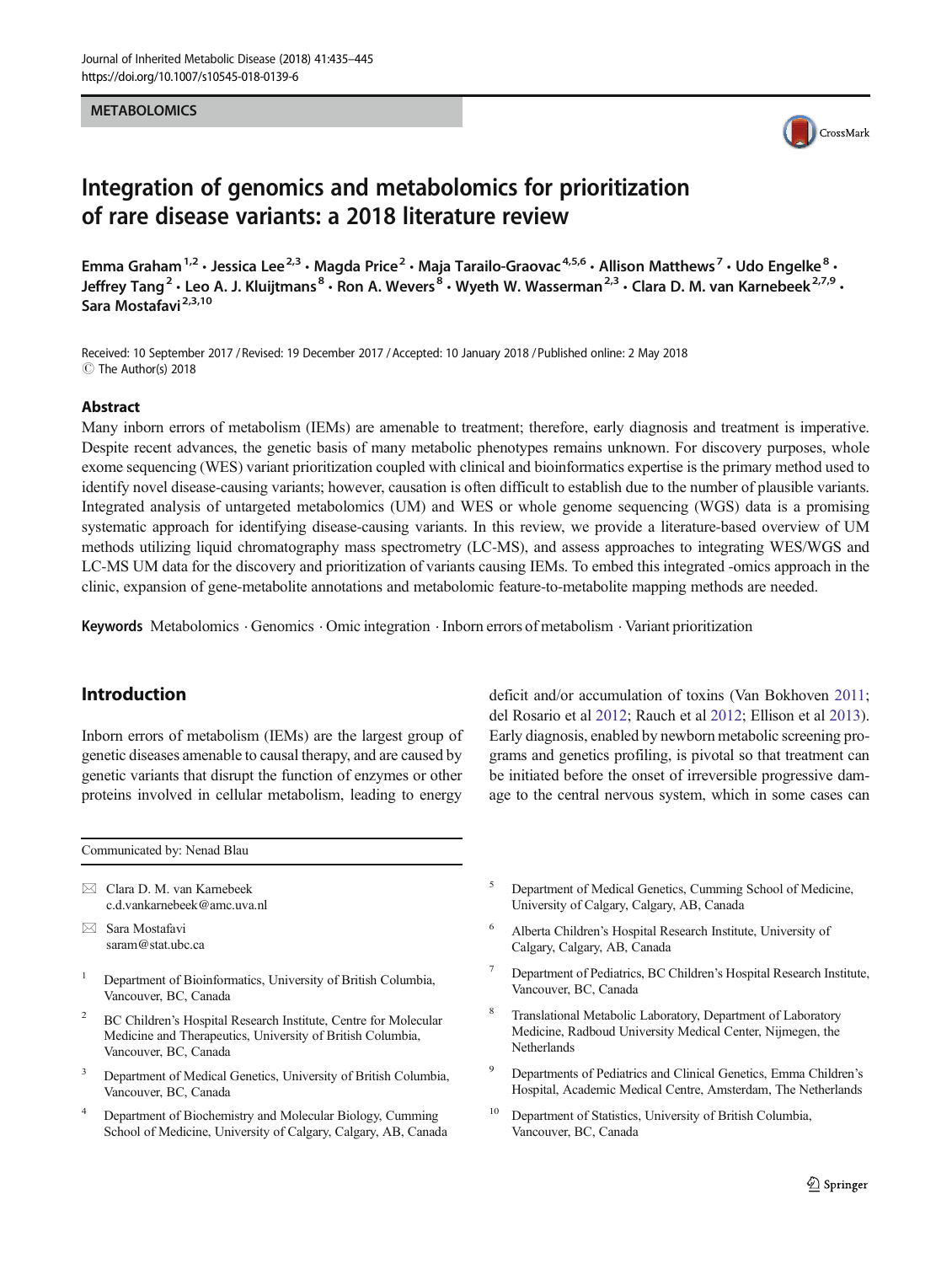result in intellectual disability disorder (IDD) and damage to additional organ systems.

There are currently more than 100 treatable IEMs, but for many phenotypes the genetic basis remains to be discovered (Van Karnebeek and Stockler [2012\)](#page-10-0). Cases for which the causal gene was recently identified have in turn provided insights and opportunities for interventions targeting their downstream molecular or cellular abnormalities (Collins et al [2010](#page-8-0); Horvath et al [2016](#page-9-0); Karnebeek et al [2016](#page-10-0)). These efforts have been cataloged in the online resource IEMbase, which provides further information on the etiologies and treatment of over 500 IEM disorders (Blau et al [2014\)](#page-8-0).

Whole exome sequencing (WES) is the primary tool for discovery of the genetic basis of IEMs, and thus establishment of a genetic-based diagnosis that, in some cases, can lead to improved outcomes through targeted interventions. The promise of this approach was illustrated by a recent neurometabolic gene discovery study (Tarailo-Graovac et al [2016](#page-9-0)), in which deep phenotyping and WES achieved a diagnostic yield of 68% in patients with unexplained phenotypes, identified novel human disease genes, and most importantly enabled targeted intervention for improved outcomes in 44% of the patients. Overall, published studies applying WES coupled with variant prioritization in patients with unexplained phenotypes are successful in identifying the underlying cause in 16 to 68% of patients (Tarailo-Graovac et al [2016](#page-9-0)).

However, with our current limited knowledge of variant pathogenicity and the impact of rare variants, variant prioritization algorithms that aim to completely automate the process of prioritization fail to identify the causal variant in a substantial number of patients. Further, variants that are identified as plausible often have a low level of supporting evidence, and are thus not adequate to establish a genetic-based diagnosis. Using multiple types of personalized "-omic" data is a promising approach to address the evidence gap in support of an IEM diagnosis. The integration of metabolomics data with WES/WGS data to identify genes causing IEM is a prime example of this approach. For example, a diagnosis of maple syrup urine disease can be supported by 1) pathogenic variants in either DBT, BCKDHB or BCKDHA, 2) high levels of amino acids, such as allo-isoleucine, isoleucine, leucine, and valine, and 3) branched-chain oxoacids (Strauss et al [2013](#page-9-0)). These biochemical biomarkers can be detected individually (targeted metabolomics), or as part of a broader characterization of the metabolome (untargeted metabolomics). Recently, the unbiased approach afforded by untargeted metabolomics has increased in popularity due to decreasing costs, lack of required parameter tuning, and opportunities for pathway analysis (Johnson et al [2016](#page-9-0)). In this literature review, we provide an overview (anno 2018) of WES-enabled variant prioritization, untargeted metabolomics methods utilizing liquid chromatography

MS (LC-MS), and assess approaches to integrating WES/WGS and LC-MS untargeted metabolomics data for the discovery and prioritization of variants causing IEMs.

## Overview of WES-enabled prioritization of causative variants

Bioinformatic-driven variant prioritization involves multiple filtering steps that incorporate prior knowledge about allele population frequency and predicted pathogenicity. Databases, such as ExAC, dbSNP, and gnomAD, provide information about allele frequencies seen in the general population, which are then used to filter out common and likely nonpathogenic variants in the patient (Smigielski et al [2000;](#page-9-0) Exome Aggregate Consortium [2016](#page-8-0)). Once identified as pathogenic through use of in silico prediction tools (such as PolyPhen-2 and SIFT), genomic data from the individual's parents is then used to filter variants according to Mendelian models of inheritance, making the parents the individual's "controls"(Ng and Henikoff [2003](#page-9-0); Adzhubei et al [2013](#page-8-0)). These different types of controls allow for the isolation of pathogenic variants, and the assignment of mode of inheritance. However, it should be noted that some studies have questioned whether genomic databases may in fact contain individuals with disease-associated genotypes but no clinical presentation of the underlying disease at the time of the inclusion, as more than 2.8% of the ExAC population was found to carry likely/pathogenic genotypes reported in ClinVar, (Tarailo-Graovac et al [2017](#page-9-0)). Continued efforts to combine clinical and genetic data will play an important role in clarifying the pathogenicity and frequency of variants in genetic backgrounds.

A sample WES variant filtering pipeline used in Tarailo-Graovac et al [2016](#page-9-0) is detailed in Fig. [1.](#page-2-0) In the case of WES, in which around 20,000 variants are observed in protein coding regions per individual, standard filtering steps typically enable researchers to reduce the number of variants to an order of 10 to 100 candidate variants depending on the WES study design (e.g., access to trio data and pedigree structure) (Yang et al [2013;](#page-10-0) Belkadi et al [2015\)](#page-8-0). For the challenging task of identifying the needle in the haystack, i.e., the single causative variant, clinical input and extensive discussion among physicians, genetic counselors, and bioinformaticians is typically needed; for genes previously unreported to cause human disease, identification of other families with similar phenotypes and other variants in the same gene as well as in vitro functional studies are required as evidence for validation of etiology (Tarailo-Graovac et al [2016](#page-9-0)). However, for a substantial number of cases (e.g.,  $\sim$ 30–40%), the number of potential candidate variants often result in long processing times and inherent uncertainty in causation; especially for variants previously unreported in human disease, of poor sequencing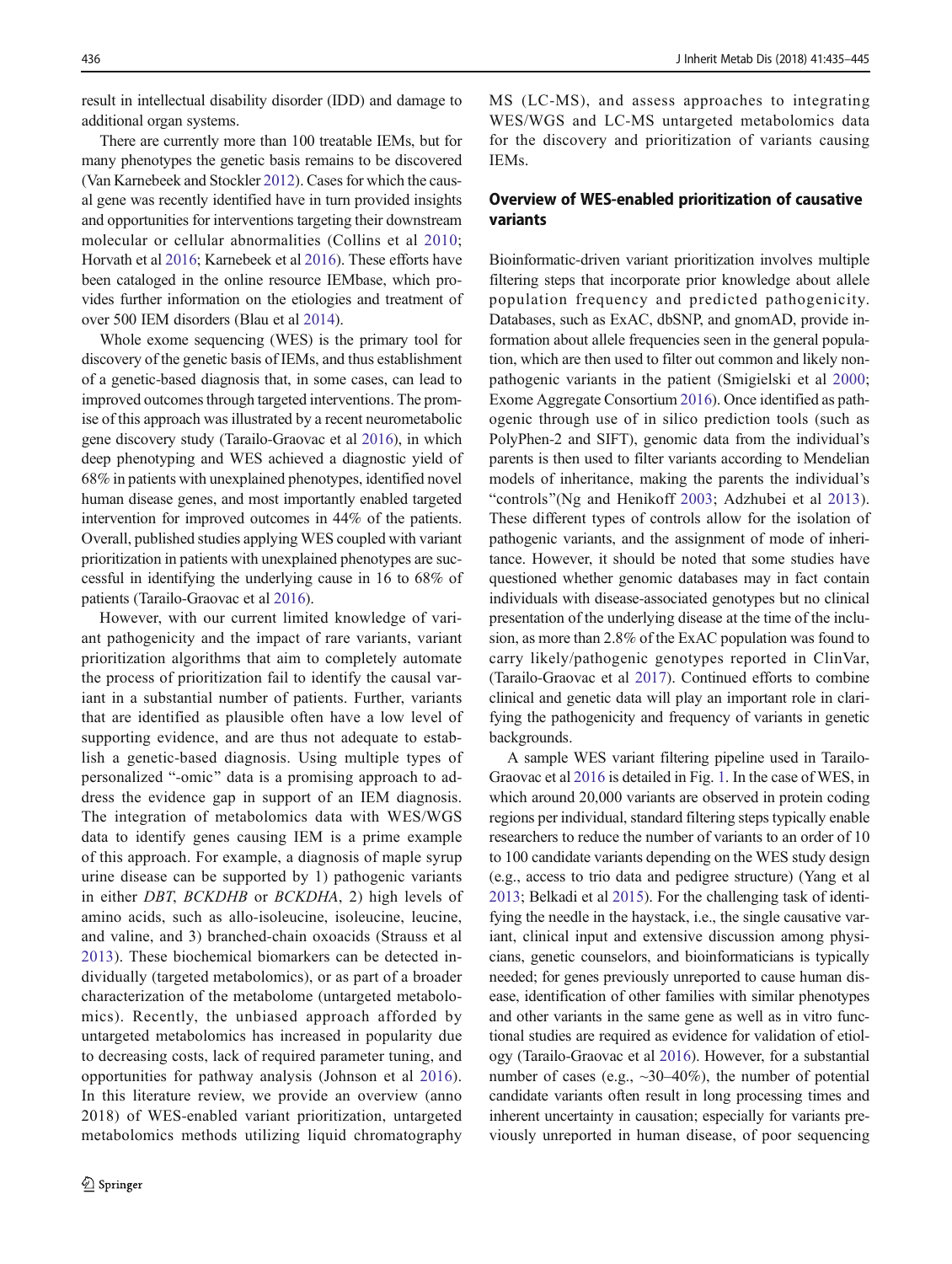<span id="page-2-0"></span>

#### Tarailo-Graovac et al. 2016

Fig. 1 WES rare variant analysis pipeline for the detection of inborn errors of metabolism causing neurometabolic disorders, as used in Tarailo-Graovac et al [2016](#page-9-0). Given raw sequencing reads for each patient, this pipeline identifies a conservative list of candidate variants (MAF  $\leq$  0.01). First, raw reads (FASTQ files) are aligned to the human genome (hg19 or equivalent). Second, variants are annotated using published software programs like ANNOVAR. Third, variants that do not map to protein-coding regions, or that do not pass QC steps are removed. Fourth, variants that do not agree with multiple inheritance models and that would not agree with the observed phenotypic effect are removed. Finally, rare variants are selected by removing variants with annotated minor allele frequencies (MAF) greater than 0.01

quality or unknown significance (Bertier et al [2016\)](#page-8-0). As we discuss later, multi-omic data integration offers a promising approach to help address this challenge.

## Methods for acquisition and analysis of untargeted metabolomics data

Since IEMs result from a malfunction of protein-coding genes, many of which control the concentration of a variety of metabolites, biochemical tests of known IEM-related metabolites have long been performed for IEM diagnosis. The simultaneous assay of many IEM biomarkers through the use of untargeted metabolomics is an active research area. In this section, we first provide an overview of existing approaches for processing and analyzing untargeted LC-MS metabolomics data for IEM diagnosis and discovery. This includes three critical components: 1) data representation and normalization, 2) identification of significant variables ("features"), and 3) association of variables/features with known metabolites. An overview of a hypothetical untargeted LC-MS pipeline is provided in Fig. [2](#page-3-0).

#### Acquiring untargeted metabolomic data

In general, metabolomics quantifies a subset of small molecules (metabolites) in a tissue or body fluid using either nuclear magnetic resonance (NMR) spectroscopy or mass spectrometry (MS) (Johnson et al [2016\)](#page-9-0). NMR spectroscopy quantifies solution-state molecular structures based on atomcentered nuclear interactions. NMR spectroscopy is inexpensive, capable of high throughput analysis, and highly reproducible; however, it lacks sensitivity and is generally only able to quantify metabolites of medium to high abundance. For this reason, MS based quantification has primarily been used in the context of IEM diagnosis and discovery.

In mass-spectrometry (MS) based quantification, metabolites are first chromatographically separated and quantified in a semi-quantitative manner using high resolution mass spectrometers in detection modes that measure both positive and negatively charged ions produced through electrospray ionization (ESI). MS separation techniques include liquid chromatography, capillary electrophoresis, gas chromatography, and ultra-performance liquid chromatography (Zhang et al [2012](#page-10-0)). No single chromatographic separation protocol can quantify all metabolites in a sample. Therefore, to completely capture all metabolites, multiple chromatographic methods must be used. For example, reverse-phase LC quantifies non-polar to slightly polar molecules, while hydrophilic interaction LC detects strongly polar to slightly polar molecules (Bajad et al [2006;](#page-8-0) Roberts et al [2012](#page-9-0)). This review will focus on liquid chromatography coupled MS (LC-MS), as it quantifies the widest range of metabolite polarity, and is widely used. When coupled with LC, the most common means of separation are reverse phase liquid chromatography (RPLC) for separation of hydrophobic metabolites, and hydrophilic interaction chromatography (HILIC) for the separation of hydrophilic metabolites (Zhou and Yin [2016\)](#page-10-0). MS platforms commonly used for untargeted metabolomics studies include low resolution techniques, such as triple quadrupole (QQQ), quadrupole-ion trap (QIT), and high resolution techniques, such as quadrupole-time of flight (Q-TOF), quadrupole Orbitrap (Q-Orbitrap) and Fourier transform ion cyclotron resonance mass spectrometry (FTICR-MS).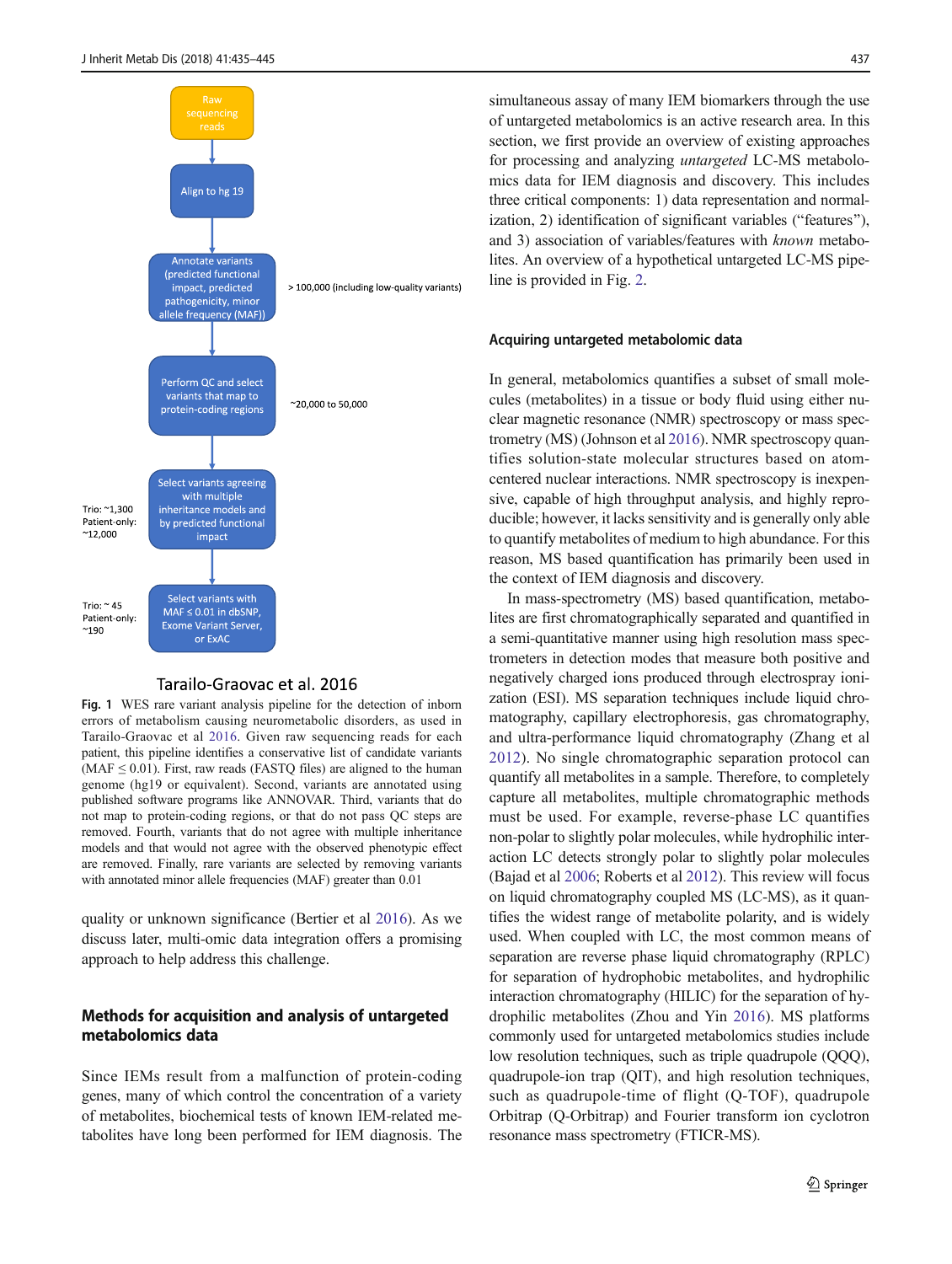<span id="page-3-0"></span>Fig. 2 Sample LC-MS metabolomics analysis pipeline. Briefly, raw metabolomics data can be processed using freely available processing software (e.g., XCMS), annotated (e.g., CAMERA), normalized (e.g., through use of internal standards), and filtered. Differentially abundant metabolites can be isolated using univariate or multivariate tests. Biological interpretation such as pathway analysis can be performed using published metabolomic databases (e.g., HMDB, BioCyc, METLIN)



## Processing LC-MS data

An overview of the manual and automatic components of the LC-MS pre-processing pipeline is detailed in Fig. 3. The first step is to convert an LC-MS-produced dataset for a single individual into a list of "features" (defined as the combination of mass to charge (m/z) ratio and retention time) and their intensities. A variety of software packages designed to process metabolomic data have been developed for this purpose, of which XCMS, Mzmine2, and MAVEN are among the most popular (Katajamaa et al [2006;](#page-9-0) Tautenhahn et al [2008](#page-9-0); Melamud et al [2010](#page-9-0)). Each pipeline involves three steps: 1) "peak selection", in which features are identified and quantified, 2) retention time alignment, whereby intensity profiles of consecutive samples are aligned to allow maximal feature overlap, and 3) adduct and isotope annotation. The most prominent difference between existing packages involves their approach toward assessing peak quality during the peak selection step. Both XCMS and Mzmine2 define low quality peaks according to a user-defined signal-to-noise ratio cutoff threshold; in contrast, MAVEN uses a machine-learning (neural network) approach. Because an independent comparison of MAVEN, Mzmine2, and XCMS has not yet been completed, one recommendation is to analyze metabolomics data using several packages and remove peaks that are not robustly identified by multiple algorithms (Tautenhahn et al [2008\)](#page-9-0). This is

one of several methods that aims to minimize false positives, as it has been shown that up to 90% of features in an LC-MS experiment are non-biological noise or degenerate in a typical LC-MS experiment (Mahieu and Patti [2017\)](#page-9-0). Other methods include curating databases of confirmed features identified using different separation techniques, and removing features not profiled in the corresponding database (Mahieu and Patti [2017\)](#page-9-0). An additional approach is to confirm the presence of the feature in a technical replicate. In practice, it is difficult to identify the same metabolites across replicates, as retention times may differ, and is therefore most often done in targeted metabolomics, in which only a small subset of features are quantified (Crews et al [2009\)](#page-8-0). In addition to the above, another method for identifying robust features involves removing features that are not detected in a set of quality control (QC) samples consisting of either a set number of defined metabolites, or a combination of all tested samples (pooled sample) (Brodsky et al [2010;](#page-8-0) Godzien et al [2015](#page-8-0)).

#### Normalizing LC-MS data

To be biologically informative, raw intensities need to be corrected for a) batch effects, b) missing values, and c) intersample variation. This section describes standard approaches used for such normalizations.



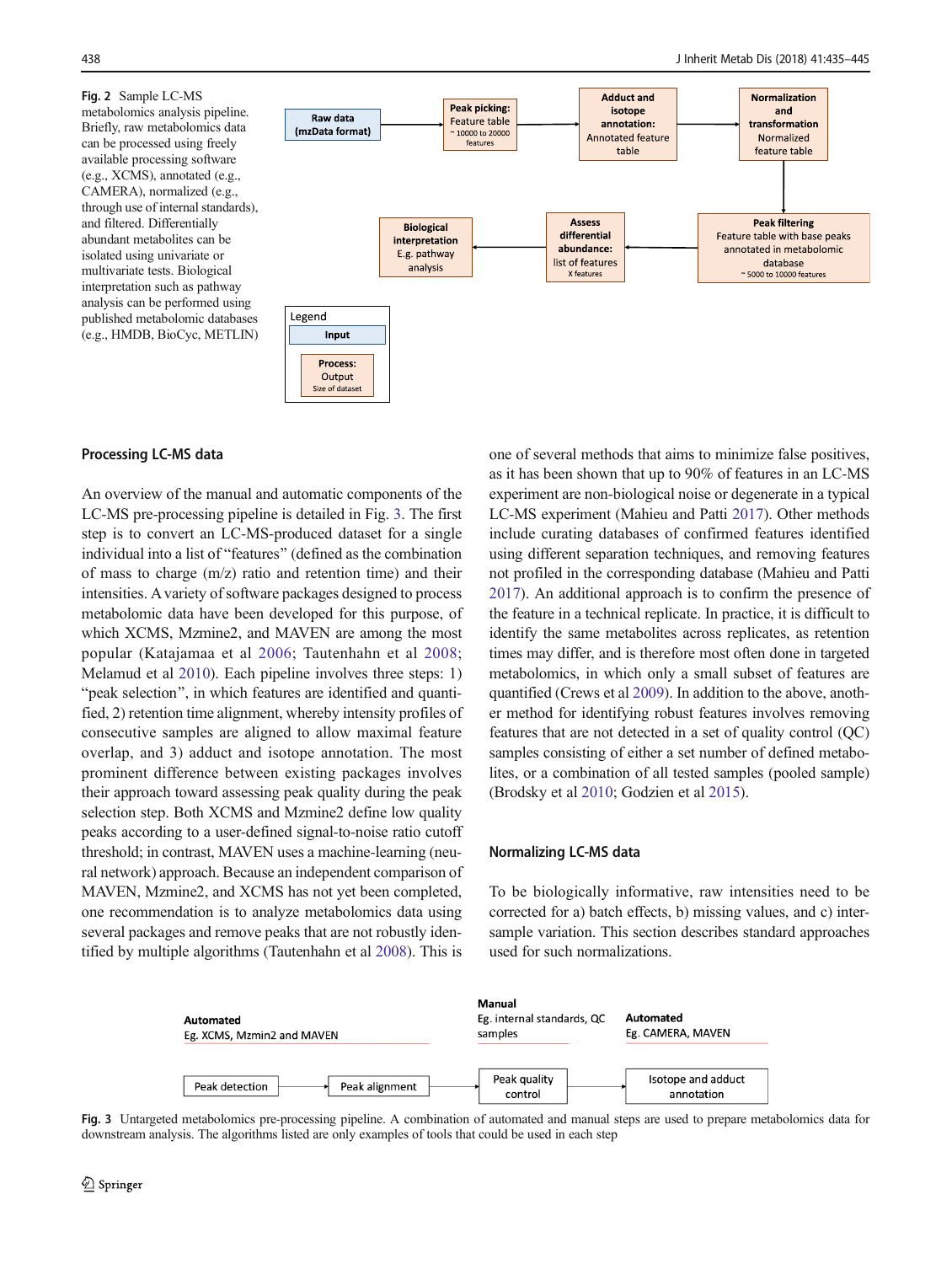As a first step, raw intensities of each feature produced from data processing packages typically need to be corrected for systematic variation due to batch effects. In metabolomics data, a common type of batch effect is "chemical drift". This drift—caused by changes in signal that occur as metabolites interact with each other while waiting to be analyzed—can be corrected if QC samples are analyzed in between experimental samples (Vaikenborg et al [2009;](#page-10-0) Shen et al [2016\)](#page-9-0). While these corrections are not always performed, they have been shown to minimize inter-batch variation (Alonso-herranz et al [2015\)](#page-8-0). Dimensionality reduction approaches such as PCA allow for visualizing systematic trends in high-dimensional data, and thus are powerful tools for assessing batch effects.

Missing values can result from a variety of processes, and thus require a nuanced approach. Specifically, a missing value, which is an intensity of zero or infinity, can be created from a metabolite existing in one sample but 1) not existing in another, 2) existing at a concentration below an instrument's limit of detection or 3) existing at a concentration above an instrument's limit of detection. The problem of missing values can best be improved by increasing the sensitivity of detection of the MS platform. Numerous strategies have been developed to reduce missing values through a group of analytic techniques called missing value imputation (MVI). The utility of these techniques has empirically been found to depend on whether univariate or multivariate techniques are used to detect differentially abundant features (Karpievitch et al [2012](#page-9-0)).

Subsequently to above, both sample-wise and feature-wise normalization methods that concurrently consider multiple samples, are typically applied to adjust for technical and biological variation. Sample-wise normalization methods involve constructing scaling factors for each sample, and include quantile, linear baseline, total ion count (TIC), and LOESS normalization (Wu and Li [2016](#page-10-0)). These methods adjust for technical factors that may have affected the entire sample. Feature-wise normalization methods involve constructing scaling factors for each feature, and include centering, scaling, and transformations (Bolstad et al [2003;](#page-8-0) van den Berg et al [2006\)](#page-10-0). These approaches minimize the intensity differences between metabolites with low or high abundance, allowing relative perturbations of each metabolite to be compared. Usually, both sample-wise and feature-wise normalization methods are applied during pre-processing; however, the type of each is dataset dependent, as no gold standard approach exists.

#### Testing for significant features in IEM studies

In a typical experimental design relevant to IEMs, one typically measures metabolomics data for a set of patients only or a set of patients and some controls (i.e., case/control design). Because each case is likely unique (i.e., may represent a unique disease caused by a rare genetic variant), data is usually analyzed for one patient at a time and compared against a) controls or b) other patients. Both parametric (e.g., t-test, ANOVA) and non-parametric (e.g., Mann-Whitney U-test, Wilcoxon-signed rank and Kruskal-Wallis) tests can be used to identify differentially abundant features in a given patient sample. When pursuing parametric tests, which typically have more statistical power compared to non-parametric tests, care must be taken to transform data so that it is distributed according to the expectation of the test (e.g., Gaussian for t-test). Correction for multiple testing must also be performed in a way that balances the generation of false positives and false negatives. In contrast to studies of common disease, with this type of analysis, one seeks to identify "outlier" features, as they highlight abnormal metabolites that may be pathogenic. Thus, availability of biological and technical replicates is important in confirming that a given metabolite value is a "biological" outlier, rather than an artifact of technical variation.

In metabolomic studies, selection of "control" samples (or comparators) that are as similar as possible to the patient being studied is paramount to reducing noise. This is difficult due to the numerous factors that influence the metabolome (i.e., age, sex, ethnicity, food consumption, and time of day). Selection of controls often depends on patient availability, and the type of bio-fluid analyzed; finding suitable controls is much easier for analysis of urine samples, and much more difficult for plasma and CSF samples, due to the relative ease at which these samples can be provided. Because the metabolome has been estimated to have a median heritability of approximately 50%, the trio structure has been suggested as a possible replacement for the classical case-control design, as it may enable the removal of metabolomic features attributable to non-disease related heritable phenotypes, allowing researchers to isolate features related to a specific neurometabolic phenotype. When IEMs are predominantly recessive, parents would likely show an abnormal profile for metabolites related to a heterozygous gene variant, which due to the effects of a suspected knock-down, would be magnified in the bi-allelic patient (Long et al [2017](#page-9-0)). However, due to inherent uncertainty in quantification, the significant impact of age, gender and diet, and varying heritability of each metabolite, the human metabolome needs to be explored further before the trio structure can be robustly used in this manner. Overall, like any other omics study of dynamic molecular traits, experimental designs that enable robust statistical adjustments for the effect of demographical and environmental factors are of key importance for identifying meaningful disease-associated metabolites. At the least, care should be taken to utilize metabolomic controls that share as many characteristics as possible with the population being studied.

#### Annotating features: adducts, isotopes, and metabolites

Once features have been identified, they can be annotated as an adduct or isotope of a particular metabolite. An adduct is an ionized metabolite that has become associated with another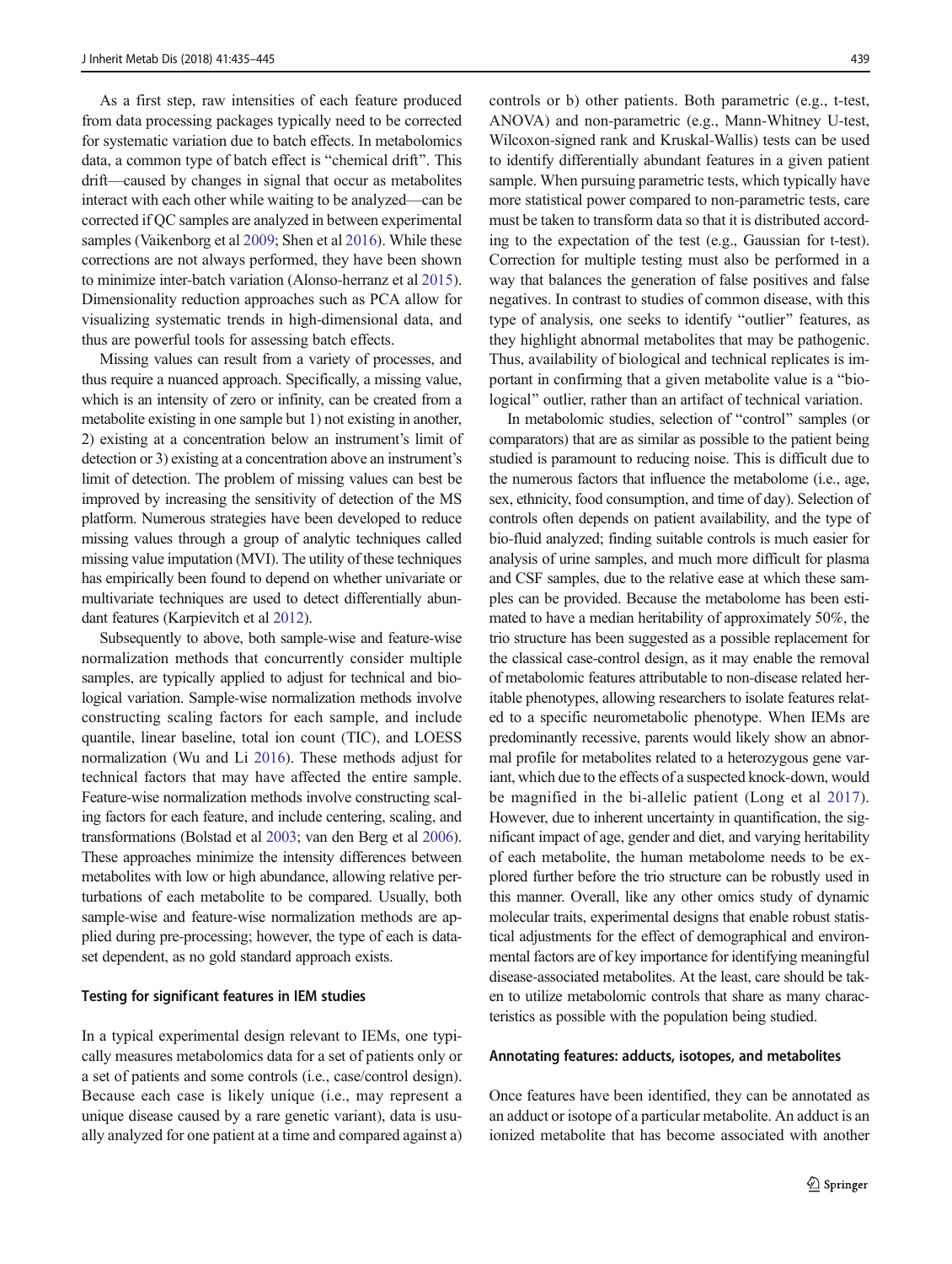ion through electrospray ionization (ESI), most commonly  $H^+$ , Na<sup>+</sup>, K<sup>+</sup>, and H<sub>2</sub>0. An isotope is a metabolite that is composed of elements that are not in their most abundant form. A metabolite's most abundant isotopic form generally corresponds to its most abundant features. The most readily quantifiable adduct depends on the chromatographic separation performed (Keller et al [2008\)](#page-9-0). Annotation of isotopes and adducts corresponding to a particular metabolite reduces the multiple testing burden by enabling the removal of features belonging to the same metabolite. Removal of redundant features is performed at the discretion of the researcher, as no standard filtering approach exists. In Mzmine2 and MAVEN packages, adduct and isotope annotation is performed automatically, whereas if XCMS is utilized, an external package (such as CAMERA) must be used to make these annotations (Kuhl et al [2012\)](#page-9-0).

The putative metabolite mass annotated in the peakannotation step described earlier is used to map a specific feature to known metabolite(s). Databases that include mass, adduct, spectra, and structure data are then used to match metabolite masses to known metabolites that fall within the specific mass accuracy of the mass spectrometer used. Several such databases exist, such as the Human Metabolome Database (HMDB), Recon2, BioCyc, and METLIN (Petri and Schmidt-Dannert [2004](#page-9-0); Smith et al [2005;](#page-9-0) Wishart et al [2007;](#page-10-0) Thiele et al [2013](#page-9-0)). The HMDB in particular contains information on endogenous, food-based and drug-related metabolites found in urine, CSF, and plasma of humans. The fact that only metabolites found in humans are profiled makes this database particularly useful for mapping features identified through untargeted metabolomic methods, as the entire database can be utilized without a priori knowledge of each metabolite's origin. At the time of writing of this manuscript, it contains over 114,100 metabolites annotated with structure and chemical properties, a portion of which are also associated with specific genes ( $n = 5701$ ). Of these metabolites, 19.5% have been detected in a biofluid, and 81.5% are predicted or expected. Its sister database, the Small Molecule Pathway Database (SMPDB), annotates a portion of genes and metabolites to specific small molecule pathways. Together, the HMDB and SMPDB facilitate biological interpretation at the gene and pathway level. Limitations of these databases include the relatively small number of detected and quantified metabolites, as well as the relevant paucity of genes annotated to both HMDB and SMPDB.

Confirming the "true" identity of a specific feature is challenging because each neutral mass can be annotated to multiple isobaric metabolites, (i.e., one-to-many mapping). Narrowing down the identity of a given feature is currently an active area of research (Li et al [2013](#page-9-0); Pirhaji et al [2016\)](#page-9-0). Public databases that contain metabolite masses and MS/MS spectra can assist in confirming metabolite identities, in cases where mass spectra are available (Wishart et al [2007](#page-10-0)).

Additionally, "internal standards", or radiolabeled compounds that can be easily identified through isotopic analysis, have been used to aid feature identification in targeted metabolomics as well as untargeted lipidomics (detection of all lipids in the metabolome), as they allow researchers to benchmark when certain ions elute over time (i.e., their retention time) (Sysi-Aho et al [2007](#page-9-0); Ejigu et al [2013](#page-8-0); Weindl et al [2015](#page-10-0)). Validation of the mapping between a feature and its assigned metabolite can be achieved by analyzing a purchased chemical standard through identical processing techniques, and comparing its m/z ratio, potential ion-source fragments, and retention time to that of an experimentally-derived feature.

#### Identifying IEMs through untargeted metabolomic analysis

The creation of processing tools and metabolomic databases has greatly facilitated the use of untargeted metabolomics in diagnosing IEMs. Both univariate and multivariate tests have been used to identify biomarkers of IEMs through untargeted metabolomics (Wikoff et al [2007;](#page-10-0) Dercksen et al [2013](#page-8-0); Venter et al [2014;](#page-10-0) Najdekr et al [2015;](#page-9-0) Abella et al, [2016;](#page-8-0) Kennedy et al [2017;](#page-9-0) Pappan et al [2017](#page-9-0)). Many of these identified biomarkers have been added to newborn IEM screenings, enabling the detection of a wider variety of IEMs. Recently, untargeted metabolomics demonstrated its utility as a replacement for traditional newborn dry blood spot screenings, as it was successfully used to identify 20 of 21 IEMs (with each IEM represented by more than two patients) (Miller et al [2015](#page-9-0)). Challenges with this method include separating noise (unrelated food and environmental influences) from disease signal and identifying isobaric compounds. Because of these challenges, untargeted metabolomics alone is unlikely to usurp traditional genomicsbased methods that identify causative genes for novel IEMs. However, cross-omic studies that integrate genomics and metabolomics have been initiated for this purpose. The benefits and drawbacks of integrating genetic and metabolomic data for the purpose of identifying both known and unknown IEMs are addressed in the subsequent section.

#### Integrating genomics and metabolomics

Development of models and algorithms for integrated analysis of genomics and metabolomics data is an active area of research. To perform an up-to-date review of published articles pertaining to the integration of genomics and metabolomics data, the Pubmed NCBI database and Google Scholar databases were queried for all articles published between Jan 1966 and July 2017 that contained the phrases "metabolomics" and "whole exome sequencing", "metabolomics" and "whole genome sequencing" or "metabolomics" and "genomics". Conference abstracts as well as articles utilizing targeted metabolomics were excluded, leaving a total of 17 articles for review.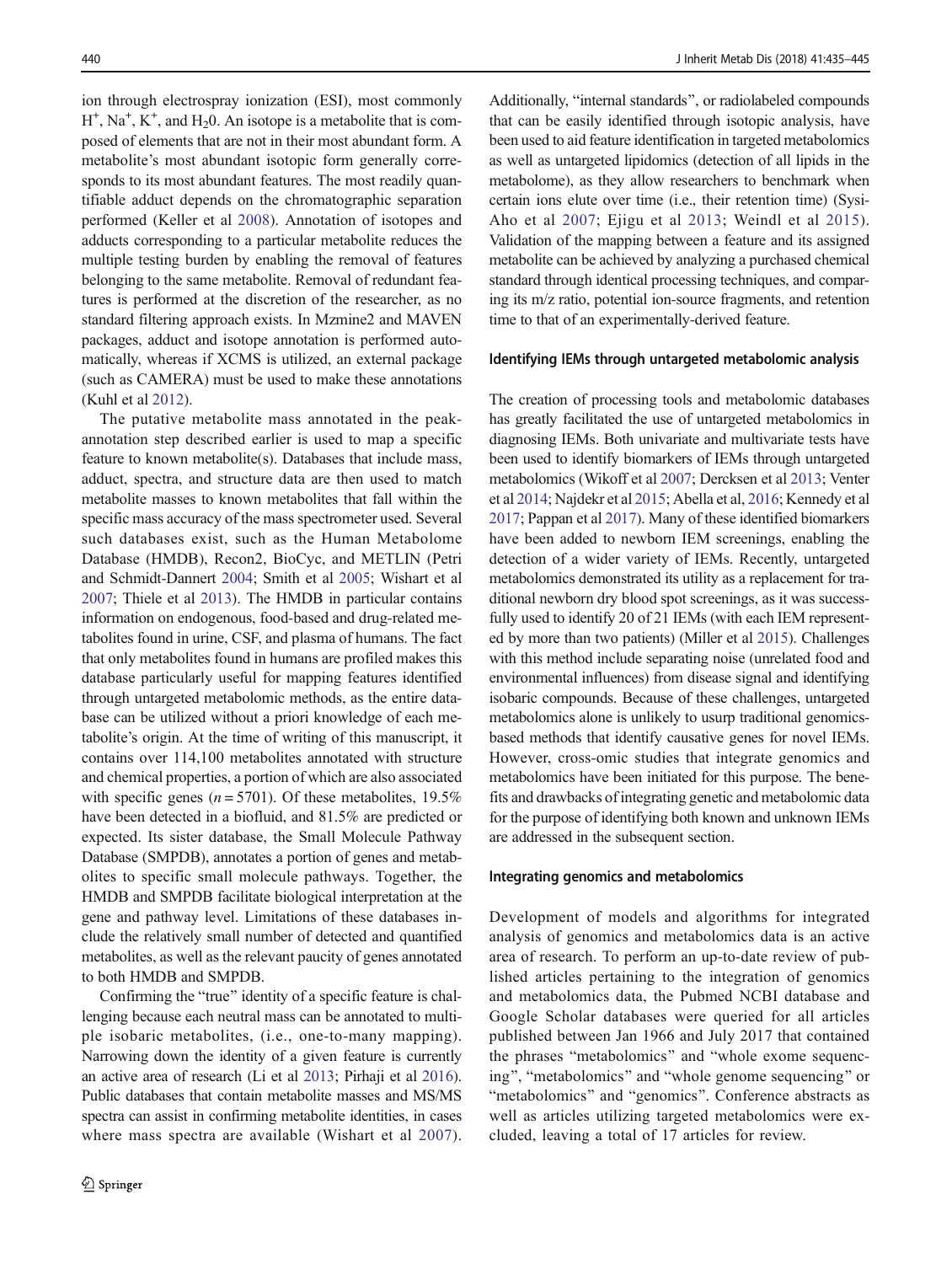Integration of genomic and metabolomic data has been performed for two primary purposes: to identify 1) metabolically active loci and 2) genes relevant to a disease phenotype. Most existing methods for combining genomic and metabolomic data conceptually follow from the former purpose. These studies aim to increase our understanding of genetically determined metabolic phenotypes at the population level. Specifically, population-based studies have combined genotyping microarray data (Gieger et al [2008;](#page-8-0) Hicks et al [2009;](#page-8-0) Illig et al [2010](#page-9-0); Suhre et al [2011](#page-9-0); Demirkan et al [2012;](#page-8-0) Tukiainen et al [2012](#page-9-0); Kettunen et al [2012;](#page-9-0) Shin et al [2014;](#page-9-0) Draisma et al [2015](#page-8-0); Rhee et al [2016](#page-9-0); Long et al [2017\)](#page-9-0) or WES/WGS data (Guo et al [2015](#page-8-0); Yazdani et al [2016](#page-10-0); Yu et al [2016\)](#page-10-0) with metabolomics data, using quantitative trait loci (QTL) analysis, to metabolically identify loci and characterize the impact of common genetic variation (also known as heritability) on metabolite abundance. In so-called metabolite QTL (mQTL) analysis, linear regression is used to associate genetic variants with individual metabolite intensities (or metabolite ratios) for 2000 to 8000 subjects, allowing for the identification of metabolites associated with genetic loci. To reduce spurious associations, most studies restrict their analysis to common variants (e.g., MAF  $\geq$  5%) in addition to restricting the analysis to pairs of variants and metabolic loci that are located near each other (i.e., "cis" association analysis) (Tukiainen et al [2012\)](#page-9-0). Such mQTL analyses have identified numerous disease biomarkers by associating variants in known disease-causing genes with metabolites. In all studies examined, loci strongly associated with metabolite intensities or ratios—termed "metabotypes"—have predominantly been found to map close to or in genes associated with enzymes, transporters, and regulators of metabolism, facilitating biological interpretation. Associations between variants in genes of unknown function and metabolites are more difficult to interpret, and have required additional experimental investigation.

Consistent with transcriptomic-based QTL studies (e.g., eQTL studies), it has been reported that, on average, genetic variation is a stronger predictor of metabolite variance across individuals, compared to demographic and symptom-based clinical covariates (Rhee et al [2013;](#page-9-0) Shin et al [2014](#page-9-0)). Heritability estimates have varied across classes of metabolites. Shin et al found the heritability of amino acids (e.g., carnosine, h<sup>2</sup> = 0.86,  $P = 6.8 \times 10^{-4}$ ) to be higher than lipids (e.g., lysophosphatidylcholine,  $h^2 = 0.46$ ,  $P = 2.0 \times 10^{-7}$ ), and that of essential amino acids (mean  $h^2 = 0.29$ ) to be lower than non-essential amino acids (mean  $h^2 = 0.53$ ), suggesting that some metabolites are more influenced by genomic variation than others, as one might expect (Shin et al [2014\)](#page-9-0).

Rare variants (0.5%  $\leq$  minor allele frequency (MAF)  $\geq$  5%) have been found to have a larger effect size than common variants (MAF > 5%) (Long et al [2017](#page-9-0)). However, because association analysis (e.g., mQTL analysis) is statistically challenging and underpowered in the rare disease setting (e.g., when a variant has only been observed once), the effects of rare variants have primarily been studied manually by considering their predicted effects. Long et al identified the effect of 17 rare coding variants (SnpEff annotations, such as "stop", "missense" or "frame") by first manually identifying an outlier metabolite that based on biological plausibility could be affected by the variant, and then confirming the presence of this putative rare variant and outlier metabolite combination in at least one other sample (Long et al [2017](#page-9-0)). Guo et al examined the effect of rare coding variants by assessing the overlap of genes in perturbed metabolic pathways (i.e biochemical pathways with at least one outlier metabolite) with rare exon variants (Guo et al [2015\)](#page-8-0). These studies indeed show that rare variants can have a large effect on metabolic variation, but the small number of rare variant-metabolite relationships yet identified suggest that clarifying their role in a systematic manner will likely require a more nuanced approach.

Studies aiming to explore rare disease using smaller sample sizes have used metabolomics in conjunction with curated biochemical knowledge for the second purpose (mentioned above): deriving disease-specific biological insights. In a "pathway" based approach", genes in enriched metabolic pathways were found to harbor variants that explained the patient's biochemical phenotype (Guo et al [2015\)](#page-8-0). Several studies have also reported untargeted metabolomics' utility in quantifying gene-associated metabolites to provide evidence a variant is disease-causing (Gauba et al [2012](#page-8-0); Abella et al, [2016](#page-8-0); Pappan et al [2017](#page-9-0)). An example of this approach is our group's recent study, which used untargeted metabolomics to demonstrate that a bi-allelic variant in N-acetylneuraminic acid synthase (NANS) in patients with infantile-onset severe developmental delay and skeletal dysplasia was reflected in high levels of N-acetylneuraminic acid (Van Karnebeek et al, [2016](#page-10-0)). Confirmation of high levels of this enzymatic substrate of NANS suggested that the clinical phenotype was likely caused by an enzymatic deficiency in NANS. Normalization of skeletal dysplasia in a zebrafish model with knocked-out nansa and nansb (zebrafish orthologs for human *NANS*) occurred after supplementation with sialic acid, shedding light on a possible treatment. These findings support the idea that metabolomics and genomics (i.e., mircorarrays/ WES/WGS) can synergize and an integrated approach can be used to facilitate variant filtering and improve diagnosis and IEM discovery. As of yet, genome-wide integration has mainly been performed for exploratory purposes. Challenges facing the integration of these two -omic technologies must be addressed before use in clinical diagnostics.

# Major challenges to the integration of genomics and LC-MS metabolomics

Challenges to streamlining the multi-omic approach for IEMs exist. These can broadly be divided into those concerning the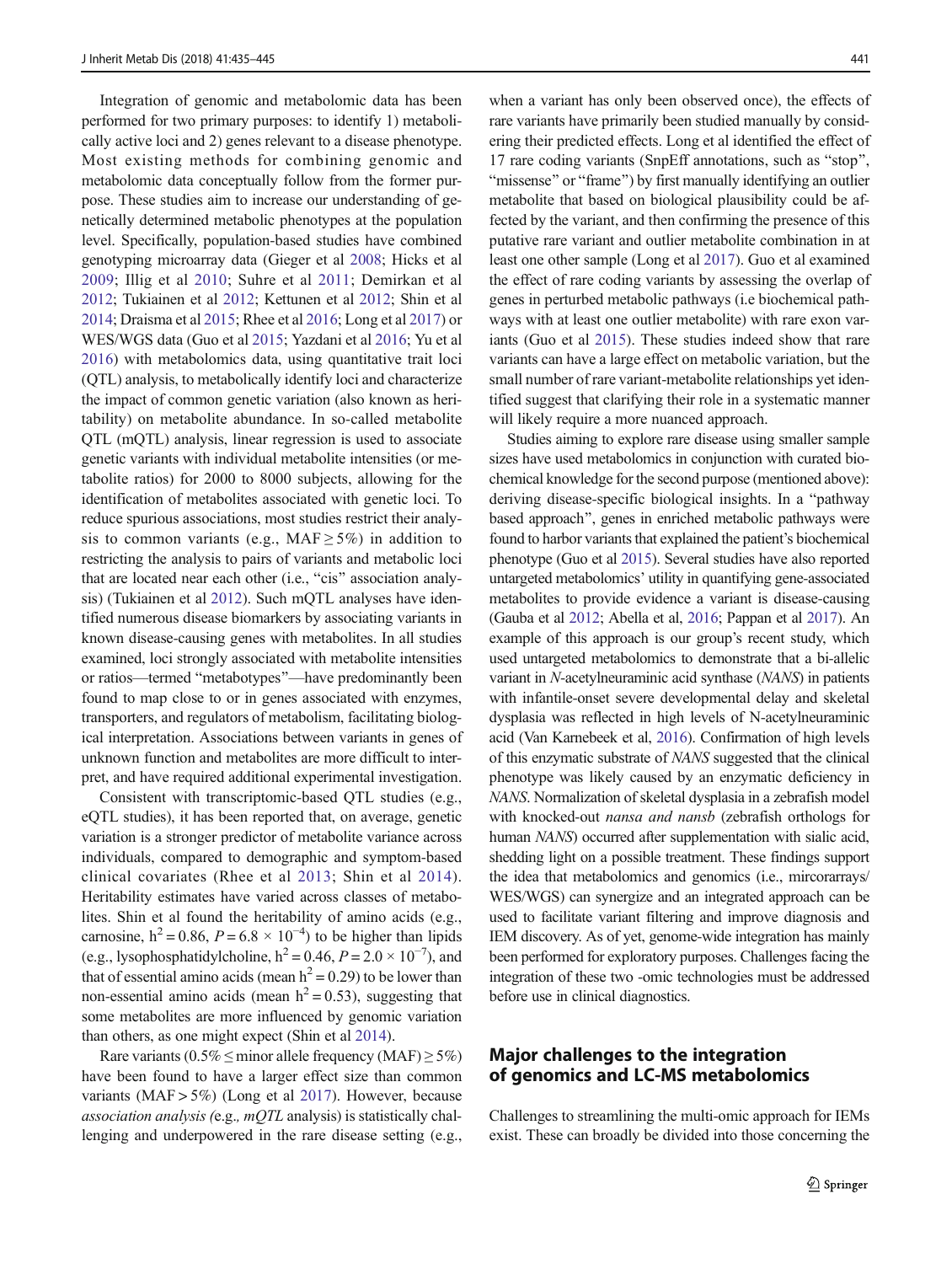technical aspects of metabolite quantification and identification, and those concerning the biological interpretation of results. On the technical side, it is currently impossible to know the number of unique metabolites in the typical plasma/CSF/ urine metabolome, as no LC-MS protocol is capable of identifying all metabolites. This means that for experiments aiming to capture an unbiased snapshot of the metabolome, a combination of chromatography techniques must be used. Comparisons across platforms are difficult to make, as little is known about how results from different analytic techniques can be compared, although some efforts have been made (Büscher et al [2009;](#page-8-0) Yet et al [2016](#page-10-0); Leuthold et al [2017](#page-9-0)). Further, only approximately 65% of metabolites are quantifiable in all three body fluids (plasma, urine, and CSF), indicating that care must also be taken to select the relevant biofluid (Kennedy et al [2017](#page-9-0)). Additionally, different pre-processing algorithms may have a large effect on feature detection and adduct annotation. This renders analysis reproducibility difficult. On the biological interpretation side, there is a lack of established methods for mapping a genomic perturbation to its downstream (directly and indirectly) impacted metabolites in the rare disease context. mQTL studies are underpowered, particularly for those caused by rare variants, making it difficult for small studies to form novel IEM insights. Finally, diagnostic analyses are limited by incomplete annotation of gene-metabolite associations in databases such as the HMDB (at time of writing, only 5701 genes are associated with metabolites in the HMDB).

The challenges facing use of metabolomics in IEM diagnositics are best illustrated through the exploration of four cases reported in our TIDEX neurometabolic gene discovery study (Tarailo-Graovac et al, [2016](#page-9-0)), each with a known IEMcausing variant: a CPT1A variant, NANS variant, DYRK1A variant, and SCN2A variant, respectively (Table 1). CPT1A (carnitine O-palmitoyltransferase 1, liver isoform) and NANS (N-acetylneuraminate synthase) are enzymes that catalyze highly specific interactions, and do not share many metabolites with other genes. In contrast, SCN2A (sodium channel protein type 2 subunit alpha), a transmembrane sodium ion

transporter, interacts with the common metabolites ATP, sodium and water, and DYRK1A (dual specificity tyrosinephosphorylation-regulated kinase 1A), a phosphotransferase, also interacts with ATP and ADP. The metabolites associated with SCN2A and DYRK1A would be less likely to be identified as differentially abundant, as ATP and ADP are used in multiple metabolic pathways and are under strong homeostatic control. This is echoed by Nicholson et al, who notes that unlike in eQTL studies, there is not a one-to-one mapping between a metabolite and a gene (Nicholson et al [2011](#page-9-0)). Because more statistical tests are performed in mQTL studies, effect sizes must be larger to reach statistical significance. This suggests that even when a robust snapshot of the metabolome is procured using multiple metabolomic techniques, metabolomics may only be useful in confirming perturbations/ validating deleterious impact in genes that interact with metabolites under weak homeostatic control, as they are likely to have larger effect sizes. Metabolomics would, therefore, not be of use in the prioritization of SCN2A and DYRK1A. Future work is needed to address these challenges, and to formally understand in which situations metabolomics is of most value.

# Future directions

In order for successful integration of genomics and LC-MS based metabolomics in the clinical diagnostics of IEMs, several areas of improvement must be addressed. First, existing feature detection and adduct/isotope annotation methods must be refined and benchmarked for use in clinical metabolomics. Several publicly available databases with known chemical compositions have been generated for this purpose (Kenar et al [2014](#page-9-0)). Second, exploration of gene-metabolite associations through mQTL studies followed by biochemical validation is needed to expand annotations in databases such as the HMDB. Due to the magnitude of this task, and relevance to other fields, a large-scale collaboration between geneticists and clinical chemists aiming to map the human genome onto the human metabolome may prove worthwhile. This type of effort may

Table 1 Identified IEM genes, their functions, and number of associated metabolites (as listed in the Human Metabolome Database)

| Gene                                                                       | Function                                                                                                                                                                                                                                    | Number of annotated<br>metabolites |
|----------------------------------------------------------------------------|---------------------------------------------------------------------------------------------------------------------------------------------------------------------------------------------------------------------------------------------|------------------------------------|
| CPTIA (carnitine O-palmitoyltransferase 1, liver isoform)                  | Catalyzes the transfer of the acyl group of long-chain fatty<br>acid-CoA conjugates onto carnitine, an essential step for<br>the mitochondrial uptake of long-chain fatty acids and<br>their subsequent beta-oxidation in the mitochondrion | 13,757                             |
| NANS (N-acetylneuraminate synthase)                                        | Produces phosphorylated and unphosphorylated forms of<br>N-acetylneuraminic acid (Neu5Ac) and 2-keto-3-deoxy-<br>D-glycero-D-galacto-nononic acid (KDN)                                                                                     |                                    |
| DYRK1A (dual specificity tyrosine-phosphorylation-<br>regulated kinase 1A) | Phosphotransferase                                                                                                                                                                                                                          |                                    |
| SCN2A (sodium channel protein type 2 subunit alpha)                        | Sodium ion membrane transporter                                                                                                                                                                                                             |                                    |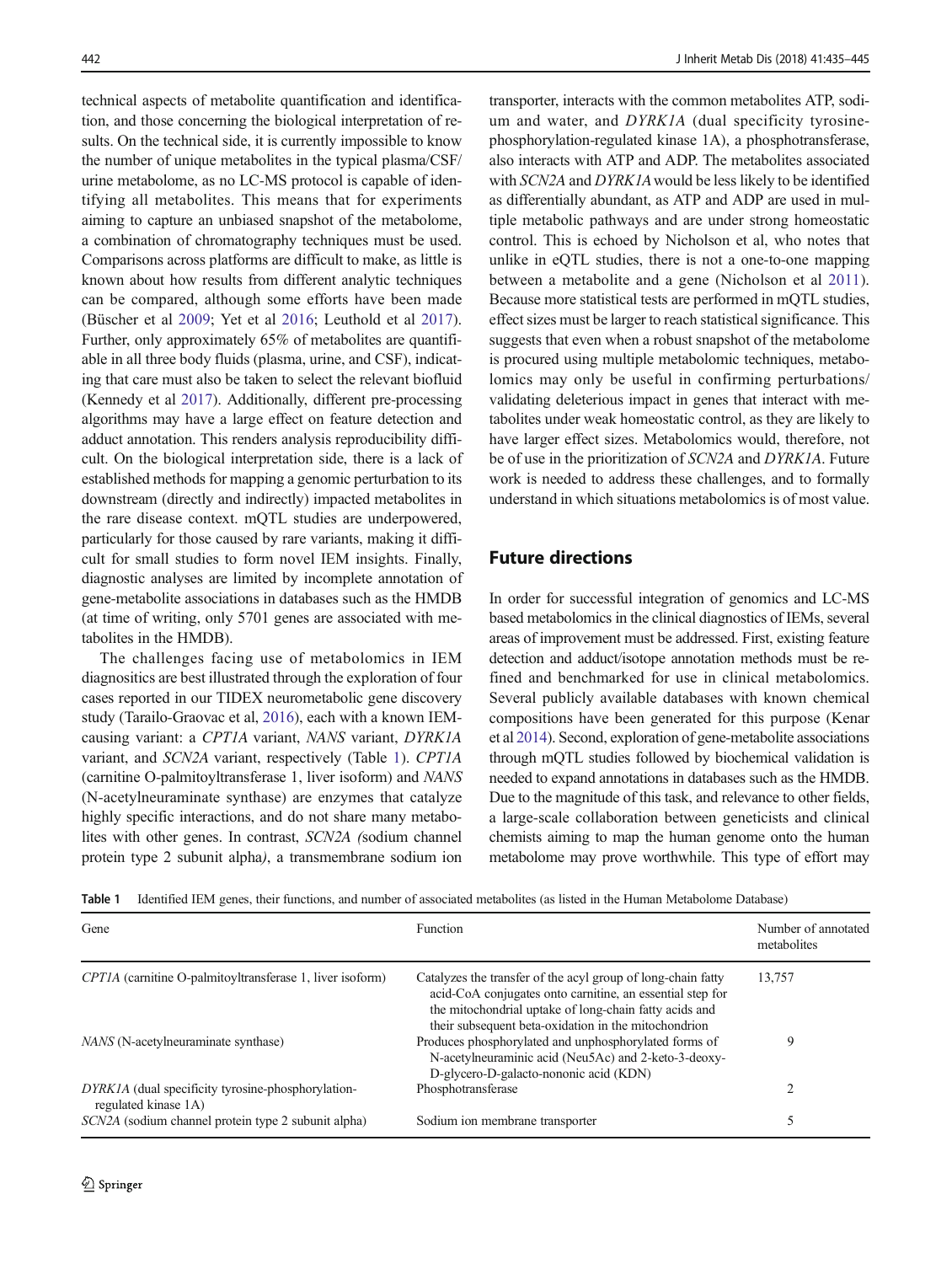<span id="page-8-0"></span>also elucidate which genetic perturbations are most easily detectable through metabolomic analysis; thereby, clarifying innate biases in integrated omics analyses. Third, additional computational methods that integrate genetics and metabolomics data must be explored. Toward this end, network models that take into account the interactions between genes and metabolites have been used to identify metabolic pathways perturbed in disease (Krumsiek et al [2012](#page-9-0); Li et al [2013;](#page-9-0) Pirhaji et al [2016](#page-9-0)). So far, these methods have primarily been used to identify signatures in relatively common diseases. Building integrated genomic and metabolomic networks in the rare disease context may prove difficult; therefore, further research is needed.

Acknowledgements We are grateful to Ms. Dora Pak and Ms. Evelyn Lomba for research management support. CvK is supported by a Michael Smith Foundation for Health Research Scholar Research Award. EG is supported by an NSERC Canada Graduate Student – Masters Award.

Details of funding EG was supported by an NSERC scholarship. CvK is a Michael Smith Foundation for Health Research Scholar. SM is a CIFAR Child and Brain Development Fellow.

#### Compliance with ethical standards

#### Conflict of interest None.

Open Access This article is distributed under the terms of the Creative Commons Attribution 4.0 International License (http:// creativecommons.org/licenses/by/4.0/), which permits unrestricted use, distribution, and reproduction in any medium, provided you give appropriate credit to the original author(s) and the source, provide a link to the Creative Commons license, and indicate if changes were made.

#### References

- Abella L, Steindl K, Simmons L et al (2016) A combined metabolicgenetic approach to early-onset epileptic encephalopathies: results from a Swiss study cohort. Neuropediatrics. doi: 10.1055/s-0036- 1583731
- Adzhubei I, Jordan DM, Sunyaev SR (2013) Predicting functional effect of human missense mutations using PolyPhen-2. Curr Protoc Hum Genet. <https://doi.org/10.1002/0471142905.hg0720s76>
- Alonso-herranz JGV, Barbas C, Grace E (2015) Controlling the quality of metabolomics data : new strategies to get the best out of the QC sample. Metabolomics 518–528. doi: [https://doi.org/10.1007/](https://doi.org/10.1007/s11306-014-0712-4) [s11306-014-0712-4](https://doi.org/10.1007/s11306-014-0712-4)
- Blau N, Gibson MK, Marinus D, Dionisi-Vici C (2014) IEMBASE, a knowledgebase of inborn errors of metabolism. Mol Genet Metab 111:296
- Bajad SU, Lu W, Kimball EH et al (2006) Separation and quantitation of water soluble cellular metabolites by hydrophilic interaction chromatography-tandem mass spectrometry. J Chromatogr A 1125:76–88. [https://doi.org/10.1016/j.chroma.](https://doi.org/10.1016/j.chroma.2006.05.019) [2006.05.019](https://doi.org/10.1016/j.chroma.2006.05.019)
- Belkadi A, Bolze A, Itan Y et al (2015) Whole-genome sequencing is more powerful than whole-exome sequencing for detecting exome variants. Proc Natl Acad Sci 112:5473–5478. [https://doi.org/10.](https://doi.org/10.1073/pnas.1418631112) [1073/pnas.1418631112](https://doi.org/10.1073/pnas.1418631112)
- Bertier G, Joly Y, Hétu M (2016) Unsolved challenges of clinical wholeexome sequencing: A systematic literature review of end-users' views. Accepted 07/28/2016. BMC Med Genomics. doi: [https://](https://doi.org/10.1186/s12920-016-0213-6) [doi.org/10.1186/s12920-016-0213-6](https://doi.org/10.1186/s12920-016-0213-6)
- Bolstad BM, Irizarry RA, Astrand M, Speed TP (2003) A comparison of normalization methods for high density oligonucleotide array data based on variance and bias. Bioinformatics 19:185–193. [https://doi.](https://doi.org/10.1093/bioinformatics/19.2.185) [org/10.1093/bioinformatics/19.2.185](https://doi.org/10.1093/bioinformatics/19.2.185)
- Brodsky L, Moussaieff A, Shahaf N et al (2010) Evaluation of peak picking quality in LC-MS metabolomics data. Anal Chem 82: 9177–9187. <https://doi.org/10.1021/ac101216e>
- Büscher JM, Czernik D, Ewald JC et al (2009) Cross-platform comparison of methods for quantitative metabolomics of primary metabolism. Anal Chem 81:2135–2143. <https://doi.org/10.1021/ac8022857>
- Collins SA, Sinclair G, McIntosh S et al (2010) Carnitine palmitoyltransferase 1A (CPT1A) P479L prevalence in live newborns in Yukon, northwest territories, and Nunavut. Mol Genet Metab 101:200–204. <https://doi.org/10.1016/j.ymgme.2010.07.013>
- Crews B, Wikoff WR, Patti GJ et al (2009) Variability analysis of human plasma and cerebral spinal fluid reveals statistical significance of changes in mass spectrometry-based metabolomics data. Anal Chem 81:8538–8544. <https://doi.org/10.1021/ac9014947>
- del Rosario M, Brunner HG, de Ligt J et al (2012) Diagnostic exome sequencing in persons with severe intellectual disability. N Engl J Med 121003140044006. doi: [https://doi.org/10.1056/](https://doi.org/10.1056/NEJMoa1206524) [NEJMoa1206524](https://doi.org/10.1056/NEJMoa1206524)
- Demirkan A, van Duijn CM, Ugocsai P et al (2012) Genome-wide association study identifies novel loci associated with circulating phospho- and sphingolipid concentrations. PLoS Genet. [https://](https://doi.org/10.1371/journal.pgen.1002490) [doi.org/10.1371/journal.pgen.1002490](https://doi.org/10.1371/journal.pgen.1002490)
- Dercksen M, Koekemoer G, Duran M et al (2013) Organic acid profile of isovaleric acidemia: a comprehensive metabolomics approach. Metabolomics 9:765–777. [https://doi.org/10.1007/s11306-013-](https://doi.org/10.1007/s11306-013-0501-5) [0501-5](https://doi.org/10.1007/s11306-013-0501-5)
- Draisma HHM, Pool R, Kobl M et al (2015) Genome-wide association study identifies novel genetic variants contributing to variation in blood metabolite levels. Nat Commun 6:7208. [https://doi.org/10.](https://doi.org/10.1038/ncomms8208) [1038/ncomms8208](https://doi.org/10.1038/ncomms8208)
- Ejigu BA, Valkenborg D, Baggerman G et al (2013) Evaluation of normalization methods to pave the way towards large-scale LC-MSbased metabolomics profiling experiments. OMICS 17:473–485. <https://doi.org/10.1089/omi.2013.0010>
- Ellison JW, Rosenfeld JA, Shaffer LG (2013) Genetic basis of intellectual disability. Annu Rev Med 64:441–450. [https://doi.org/10.1146/](https://doi.org/10.1146/annurev-med-042711-140053) [annurev-med-042711-140053](https://doi.org/10.1146/annurev-med-042711-140053)
- Exome Aggregate Consortium (2016) ExAC browser. http:// exac.broadinstitute.org/
- Gauba R, Natarajan TG, Song L et al (2012) Metabolomic and exome sequence analysis reveal novel molecular signatures associated with colorectal cancer relapse. BMC Proc Conference: Beyond the Genome 2012, Boston
- Gieger C, Geistlinger L, Altmaier E et al (2008) Genetics meets metabolomics: a genome-wide association study of metabolite profiles in human serum. PLoS Genet. [https://doi.org/10.1371/journal.pgen.](https://doi.org/10.1371/journal.pgen.1000282) [1000282](https://doi.org/10.1371/journal.pgen.1000282)
- Godzien J, Alonso-Herranz V, Barbas C, Armitage EG (2015) Controlling the quality of metabolomics data: new strategies to get the best out of the QC sample. Metabolomics 11:518–528. [https://](https://doi.org/10.1007/s11306-014-0712-4) [doi.org/10.1007/s11306-014-0712-4](https://doi.org/10.1007/s11306-014-0712-4)
- Guo L, Milburn MV, Ryals JA et al (2015) Plasma metabolomic profiles enhance precision medicine for volunteers of normal health. Proc Natl Acad Sci 112:E4901–E4910. [https://doi.org/10.1073/pnas.](https://doi.org/10.1073/pnas.1508425112) [1508425112](https://doi.org/10.1073/pnas.1508425112)
- Hicks AA, Pramstaller PP, Johansson Å et al (2009) Genetic determinants of circulating sphingolipid concentrations in European populations. PLoS Genet. <https://doi.org/10.1371/journal.pgen.1000672>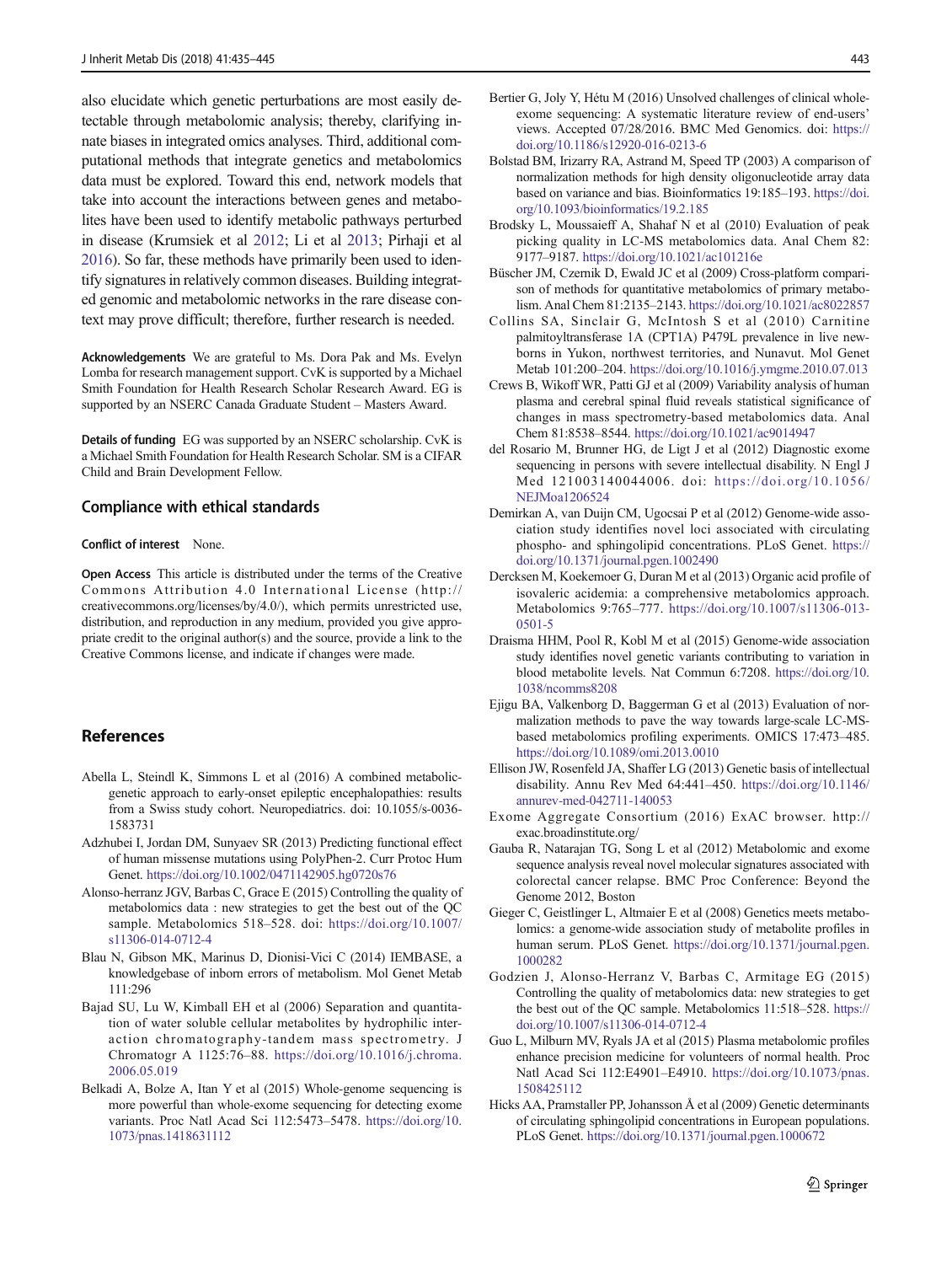- <span id="page-9-0"></span>Horvath GA, Demos M, Shyr C et al (2016) Secondary neurotransmitter deficiencies in epilepsy caused by voltage-gated sodium channelopathies: a potential treatment target? Mol Genet Metab 117:42–48. <https://doi.org/10.1016/j.ymgme.2015.11.008>
- Illig T, Gieger C, Zhai G et al (2010) A genome-wide perspective of genetic variation in human metabolism. Nat Genet 42:137–141. <https://doi.org/10.1038/ng.507>
- Johnson CH, Ivanisevic J, Siuzdak G (2016) Metabolomics: beyond biomarkers and towards mechanisms. Nat Rev Mol Cell Biol 17:451– 459. <https://doi.org/10.1038/nrm.2016.25>
- Karpievitch YV, Dabney AR, Smith RD (2012) Normalization and missing value imputation for label-free LC-MS analysis. BMC Bioinformatics 13(Suppl 16):S5. [https://doi.org/10.1186/1471-](https://doi.org/10.1186/1471-2105-13-S16-S5) [2105-13-S16-S5](https://doi.org/10.1186/1471-2105-13-S16-S5)
- Katajamaa M, Miettinen J, Oresic M (2006) MZmine: toolbox for processing and visualization of mass spectrometry based molecular profile data. Bioinformatics 22:634–636. [https://doi.org/10.1093/](https://doi.org/10.1093/bioinformatics/btk039) [bioinformatics/btk039](https://doi.org/10.1093/bioinformatics/btk039)
- Keller BO, Sui J, Young AB, Whittal RM (2008) Interferences and contaminants encountered in modern mass spectrometry. Anal Chim Acta 627:71–81
- Kenar E, Franken H, Forcisi S et al (2014) Automated label-free quantification of metabolites from liquid chromatography-mass spectrometry data. Mol &amp. Cell Proteomics 13:348-359. [https://doi.org/](https://doi.org/10.1074/mcp.M113.031278) [10.1074/mcp.M113.031278](https://doi.org/10.1074/mcp.M113.031278)
- Kennedy AD, Pappan KL, Donti TR et al (2017) Elucidation of the complex metabolic profile of cerebrospinal fluid using an untargeted biochemical profiling assay. Mol Genet Metab 121:83–90. [https://](https://doi.org/10.1016/j.ymgme.2017.04.005) [doi.org/10.1016/j.ymgme.2017.04.005](https://doi.org/10.1016/j.ymgme.2017.04.005)
- Kettunen J, Tukiainen T, Sarin A-P et al (2012) Genome-wide association study identifies multiple loci influencing human serum metabolite levels. Nat Genet 44:269–276. [https://doi.org/](https://doi.org/10.1038/ng.1073) [10.1038/ng.1073](https://doi.org/10.1038/ng.1073)
- Krumsiek J, Suhre K, Evans AM et al (2012) Mining the. A Systems Approach to Metabolite Identification Combining Genetic and Metabolic Information. PLoS Genet. [https://doi.org/10.1371/](https://doi.org/10.1371/journal.pgen.1003005) [journal.pgen.1003005](https://doi.org/10.1371/journal.pgen.1003005)
- Kuhl C, Tautenhahn R, Böttcher C et al (2012) CAMERA: an integrated strategy for compound spectra extraction and annotation of liquid chromatography/mass spectrometry data sets. Anal Chem 84:283– 289. <https://doi.org/10.1021/ac202450g>
- Leuthold P, Schaeffeler E, Winter S et al (2017) Comprehensive Metabolomic and Lipidomic profiling of human kidney tissue: a platform comparison. J Proteome Res 16:933–944. [https://doi.org/](https://doi.org/10.1021/acs.jproteome.6b00875) [10.1021/acs.jproteome.6b00875](https://doi.org/10.1021/acs.jproteome.6b00875)
- Li S, Park Y, Duraisingham S et al (2013) Predicting network activity from high throughput metabolomics. PLoS Comput Biol 9: e1003123. <https://doi.org/10.1371/journal.pcbi.1003123>
- Long T, Hicks M, Yu H-C et al (2017) Whole-genome sequencing identifies common-to-rare variants associated with human blood metabolites. Nat Genet 49:568–578. <https://doi.org/10.1038/ng.3809>
- Mahieu NG, Patti GJ (2017) Systems-level annotation of a metabolomics data set reduces 25 000 features to fewer than 1000 unique metabolites. Anal Chem. doi: [https://doi.org/10.1021/acs.analchem.](https://doi.org/10.1021/acs.analchem.7b02380) [7b02380](https://doi.org/10.1021/acs.analchem.7b02380)
- Melamud E, Vastag L, Rabinowitz JD (2010) Metabolomic analysis and visualization engine for LC-MS data. Anal Chem 82:9818–9826. <https://doi.org/10.1021/ac1021166>
- Miller MJ, Kennedy AD, Eckhart AD et al (2015) Untargeted metabolomic analysis for the clinical screening of inborn errors of metabolism. J Inherit Metab Dis 38:1029–1039. [https://doi.org/10.](https://doi.org/10.1007/s10545-015-9843-7) [1007/s10545-015-9843-7](https://doi.org/10.1007/s10545-015-9843-7)
- Najdekr L, Gardlo A, Mádrová L et al (2015) Oxidized phosphatidylcholines suggest oxidative stress in patients with medium-chain acyl-CoA dehydrogenase deficiency. Talanta 139:62–66. [https://doi.org/](https://doi.org/10.1016/j.talanta.2015.02.041) [10.1016/j.talanta.2015.02.041](https://doi.org/10.1016/j.talanta.2015.02.041)
- Ng PC, Henikoff S (2003) SIFT: predicting amino acid changes that affect protein function. Nucleic Acids Res 31:3812–3814. [https://](https://doi.org/10.1093/nar/gkg509) [doi.org/10.1093/nar/gkg509](https://doi.org/10.1093/nar/gkg509)
- Nicholson G, Rantalainen M, Maher AD et al (2011) Human metabolic profiles are stably controlled by genetic and environmental variation. Mol Syst Biol. <https://doi.org/10.1038/msb.2011.57>
- Pappan KL, Kennedy AD, Magoulas P et al (2017) Clinical metabolomics to segregate aromatic amino acid decarboxylase deficiency from drug-induced metabolite elevations. Pediatr Neurol. doi: <https://doi.org/10.1016/j.pediatrneurol.2017.06.014>
- Petri R, Schmidt-Dannert C (2004) BioCyc—genome and metabolism. Angew Chem Int Ed 43:1908. [https://doi.org/10.1002/anie.](https://doi.org/10.1002/anie.200483067) [200483067](https://doi.org/10.1002/anie.200483067)
- Pirhaji L, Milani P, Leidl M et al (2016) Revealing disease-associated pathways by network integration of untargeted metabolomics. doi: <https://doi.org/10.1038/nmeth.3940>
- Rauch A, Wieczorek D, Graf E et al (2012) Range of genetic mutations associated with severe non-syndromic sporadic intellectual disability: an exome sequencing study. Lancet 380:1674–1682. [https://doi.](https://doi.org/10.1016/S0140-6736(12)61480-9) [org/10.1016/S0140-6736\(12\)61480-9](https://doi.org/10.1016/S0140-6736(12)61480-9)
- Rhee EP, Ho JE, Chen M-H et al (2013) A genome-wide association study of the human Metabolome in a community-based cohort. Cell Metab 18:130–143. <https://doi.org/10.1016/j.cmet.2013.06.013>
- Rhee EP, Yang Q, Yu B et al (2016) An exome array study of the plasma metabolome 7:12360
- Roberts LD, Souza AL, Gerszten RE, Clish CB (2012) Targeted metabolomics. Curr Protoc Mol Biol. [https://doi.org/10.1002/0471142727.](https://doi.org/10.1002/0471142727.mb3002s98) [mb3002s98](https://doi.org/10.1002/0471142727.mb3002s98)
- Shen X, Gong X, Cai Y et al (2016) Normalization and integration of large-scale metabolomics data using support vector regression. Metabolomics 12:1–12. <https://doi.org/10.1007/s11306-016-1026-5>
- Shin S-Y, Fauman EB, Petersen A-K et al (2014) An atlas of genetic influences on human blood metabolites. Nat Genet 46:543–550. <https://doi.org/10.1038/ng.2982>
- Smigielski EM, Sirotkin K, Ward M, Sherry ST (2000) dbSNP: a database of single nucleotide polymorphisms. Nucleic Acids Res 28: 352–355. <https://doi.org/10.1093/nar/28.1.352>
- Smith A, O'maille G, Want EJ et al (2005) METLIN a metabolite mass spectral database. Proc 9Th Int Congr Ther Drug Monit Clin Toxicol 27:747–751. <https://doi.org/10.1097/01.ftd.0000179845.53213.39>
- Strauss KA, Puffenberger EG, Morton DH (2013) Maple syrup urine disease. GeneReviews, University of Washington, Seattle, pp 93–97
- Suhre K, Wallaschofski H, Raffler J et al (2011) A genome-wide association study of metabolic traits in human urine. Nat Genet 43:565– 569. <https://doi.org/10.1038/ng.837>
- Sysi-Aho M, Katajamaa M, Yetukuri L, Oresic M (2007) Normalization method for metabolomics data using optimal selection of multiple internal standards. BMC Bioinformatics 8:93. [https://doi.org/10.](https://doi.org/10.1186/1471-2105-8-93) [1186/1471-2105-8-93](https://doi.org/10.1186/1471-2105-8-93)
- Tarailo-Graovac M, Shyr C, Ross CJ et al (2016) Exome sequencing and the management of neurometabolic disorders. N Engl J Med NEJMoa 1515792. doi: <https://doi.org/10.1056/NEJMoa1515792>
- Tarailo-Graovac M, Zhu JYA, Matthews A et al (2017) Assessment of the ExAC data set for the presence of individuals with pathogenic genotypes implicated in severe Mendelian pediatric disorders. Genet Med. <https://doi.org/10.1038/gim.2017.50>
- Tautenhahn R, Bottcher C, Neumann S (2008) Highly sensitive feature detection for high resolution LC/MS. BMC Bioinformatics 9:16. <https://doi.org/10.1186/1471-2105-9-504>
- Thiele I, Swainston N, Fleming RMT et al (2013) A community-driven global reconstruction of human metabolism. Nat Biotechnol 31: 419–425. <https://doi.org/10.1038/nbt.2488>
- Tukiainen T, Kettunen J, Kangas AJ et al (2012) Detailed metabolic and genetic characterization reveals new associations for 30 known lipid loci. Hum Mol Genet 21:1444–1455. [https://doi.org/10.1093/hmg/](https://doi.org/10.1093/hmg/ddr581) [ddr581](https://doi.org/10.1093/hmg/ddr581)